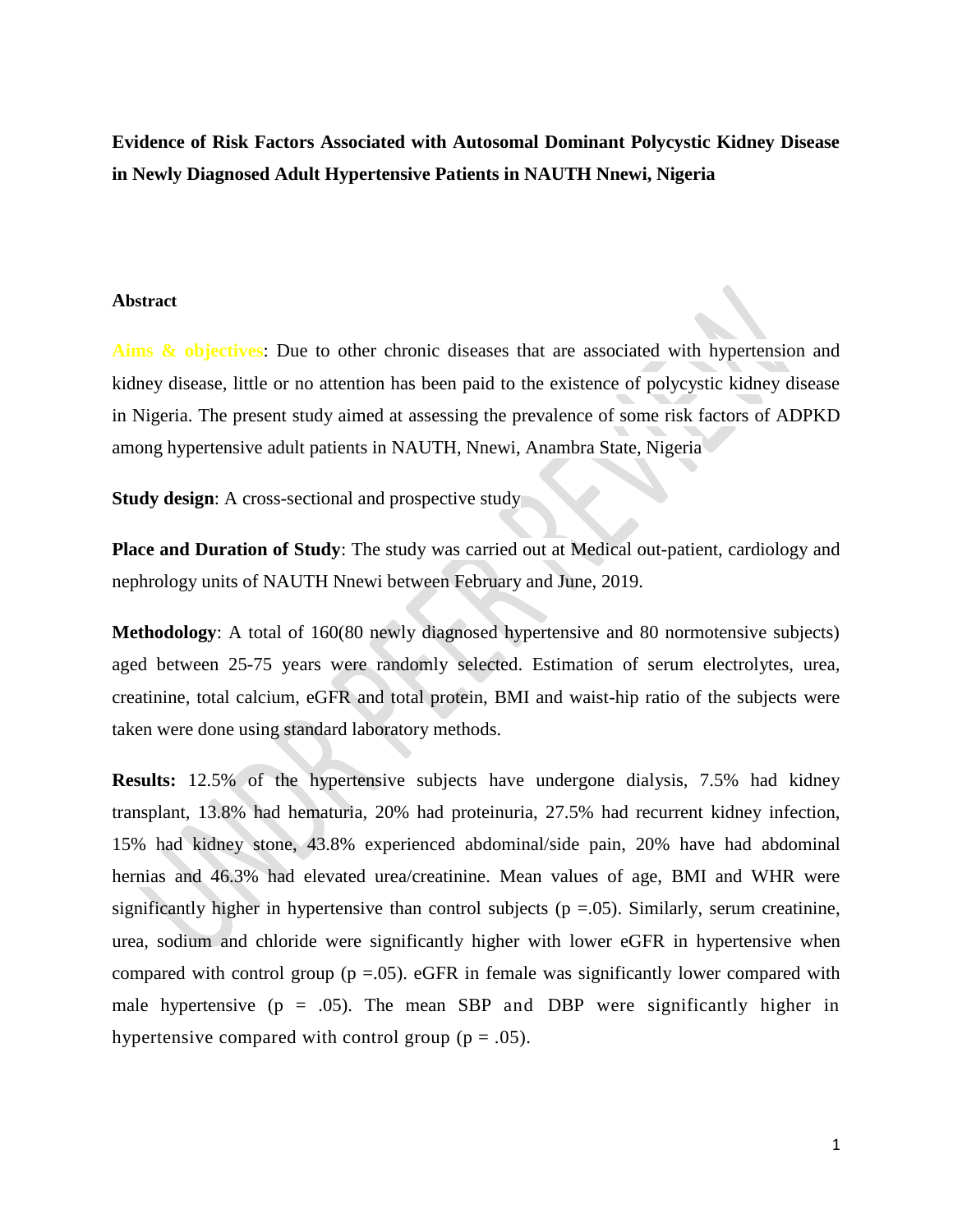**Conclusion**, 30% of the hypertensive subjects had multiple signs and symptoms of ADPKD, suggesting evidence of high prevalence of ADPKD in the hypertensive patients. Routine screening of family members with hypertension and symptomatic cases of hypertension using ultrasound imaging is strongly recommended for confirmation of presence PKD.

**Keywords**: Polycystic kidney disease, hypertension, Risk factors, Nigeria

#### **Introduction**

Polycystic kidney disease (ADPKD) is the most common inherited deadly multiple system and progressive disorder characterized by cystic expansion, kidney enlargement and renal insufficiency which can lead to chronic kidney disease with subsequent progression to  $ESRD$ .<sup>1</sup> In addition to various extra renal manifestations and genetic mutations, early onset of hypertension is the commonest and fastest modifiable risk factors that progresses to ADPKD with eventual ESRD and death). ESRD due to PKD is less common among black people than among white people because of the higher incidence of ESRD from other causes in black people.<sup>1</sup> However, prevalent rate of ADPKD ranging from 2.4%,  $-56.1\%$  have been previously reported in Nigeria.<sup>2</sup>

The disease can be inherited in autosomal dominant (ADPKD) and recessive forms. Autosomal dominant polycystic kidney disease (ADPKD) is the most occurrence and characterized by slow but progressive enlargement of the kidneys with renal failure and hypertension occurring by the fifth to sixth decade of life.<sup>3</sup> The disease occurs in approximately 1:800 to 1:1,000 people and accounts for 2.5% of all cases of end-stage renal disease.<sup>4</sup> Clinically, ADPKD presents over the course of decades with hypertension, flank pain, hematuria, and renal cyst infections in adults. Cyst development is gradual but with massive growth of the kidneys and conserved glomerular filtration rate (GFR) until ages 30–40, followed by a rapid, linear decline after this time, until 70 years, 50% of patients with ADPKD will require dialysis or kidney transplantation while, Autosomal recessive polycystic kidney disease (ARPKD), by contrast, typically presents in a younger patient population.<sup>4</sup> The disease is characterized by cystic dilation of the collecting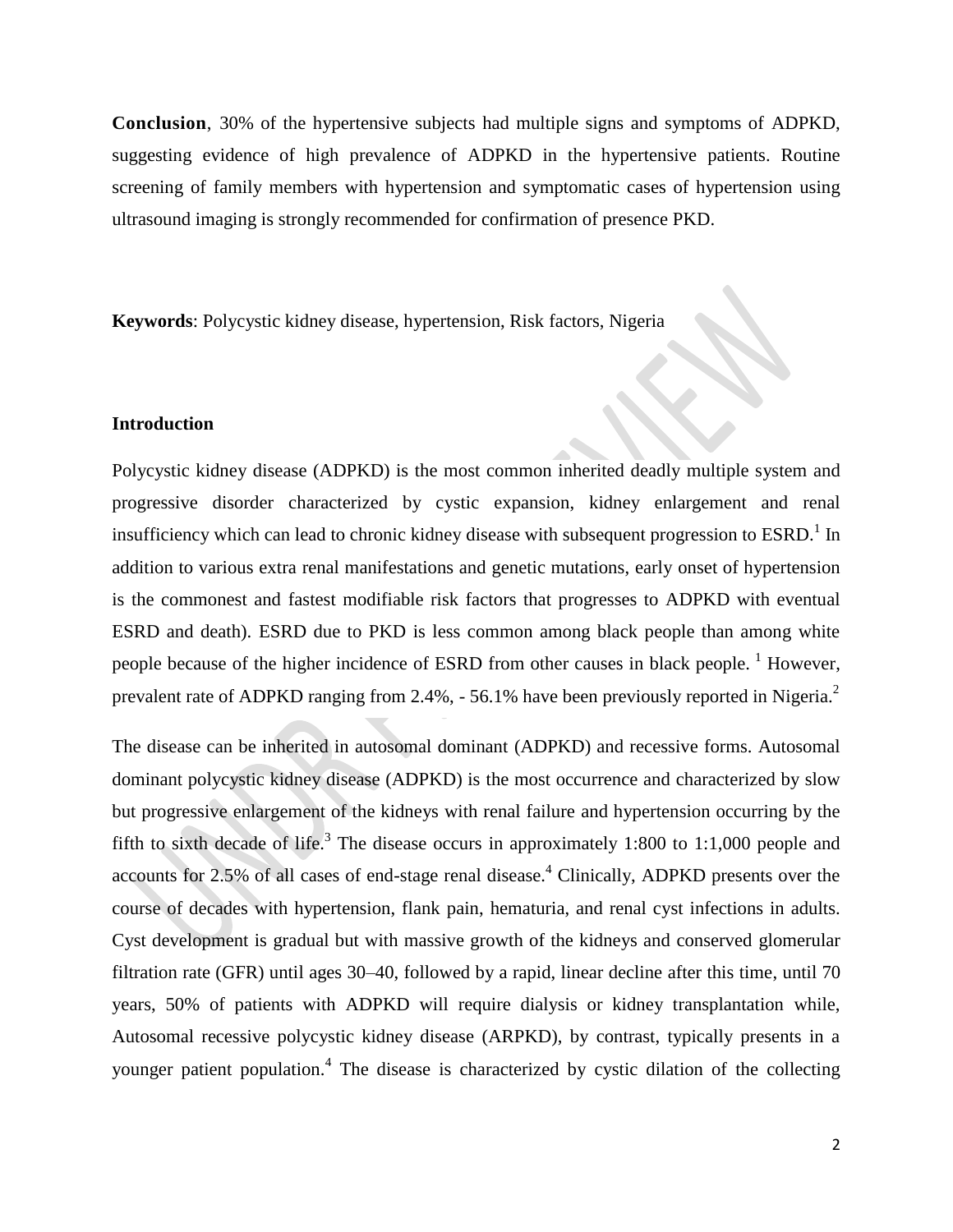ducts of the kidneys, along with dysgenesis of the biliary ductal plate, resulting in congenital hepatic fibrosis and often death in the perinatal period due to respiratory failure.<sup>1</sup>

Diagnosis may be suspected from one or more of the following factors: new onset flank pain or red urine; a positive family history; palpation of enlarged kidneys on physical exam; an incidental finding on abdominal sonogram; or an incidental finding of abnormal kidney function on routine laboratory work (BUN, serum creatinine, or eGFR). Definitive diagnosis is made by ultrasound imaging or abdominal CT exam.<sup>1</sup>The present study therefore, was designed to assess the prevalence of some of the risk factors of ADPKD among the newly diagnosed hypertensive patients attending nephrology unit of NAUTH, Nnewi, Nigeria using these routine laboratory methods.

#### **Materials and methods**

#### **Study site**

The subjects for the study were recruited from Medical out-patient, cardiology and nephrology units of Nnamdi Azikiwe University Teaching Hospital Nnewi, Nigeria.

#### **Study design**

This was a cross sectional and prospective study designed to assess the prevalence and some risk factors associated with polycystic kidney disease in newly diagnosed adult hypertensive subjects attending medical out patients, cardiology and nephrology units of Nnamdi Azikiwe University Teaching Hospital (NAUTH), Nnewi, Anambra State, Nigeria between February and June, 2019. A total of 80 hypertensive subjects and 80 normotensive subjects (control group) were randomly selected. Well structured questionnaire was used to ascertain the demographic and risk factors that may be associated the PKD.

#### **Collection of samples, preparation and storage**

Five (5) ml of venous blood was collected aseptically from each of the subjects and dispensed into a plain container. The samples were allowed to clot, centrifuged at 5,000 rpm for 5 minutes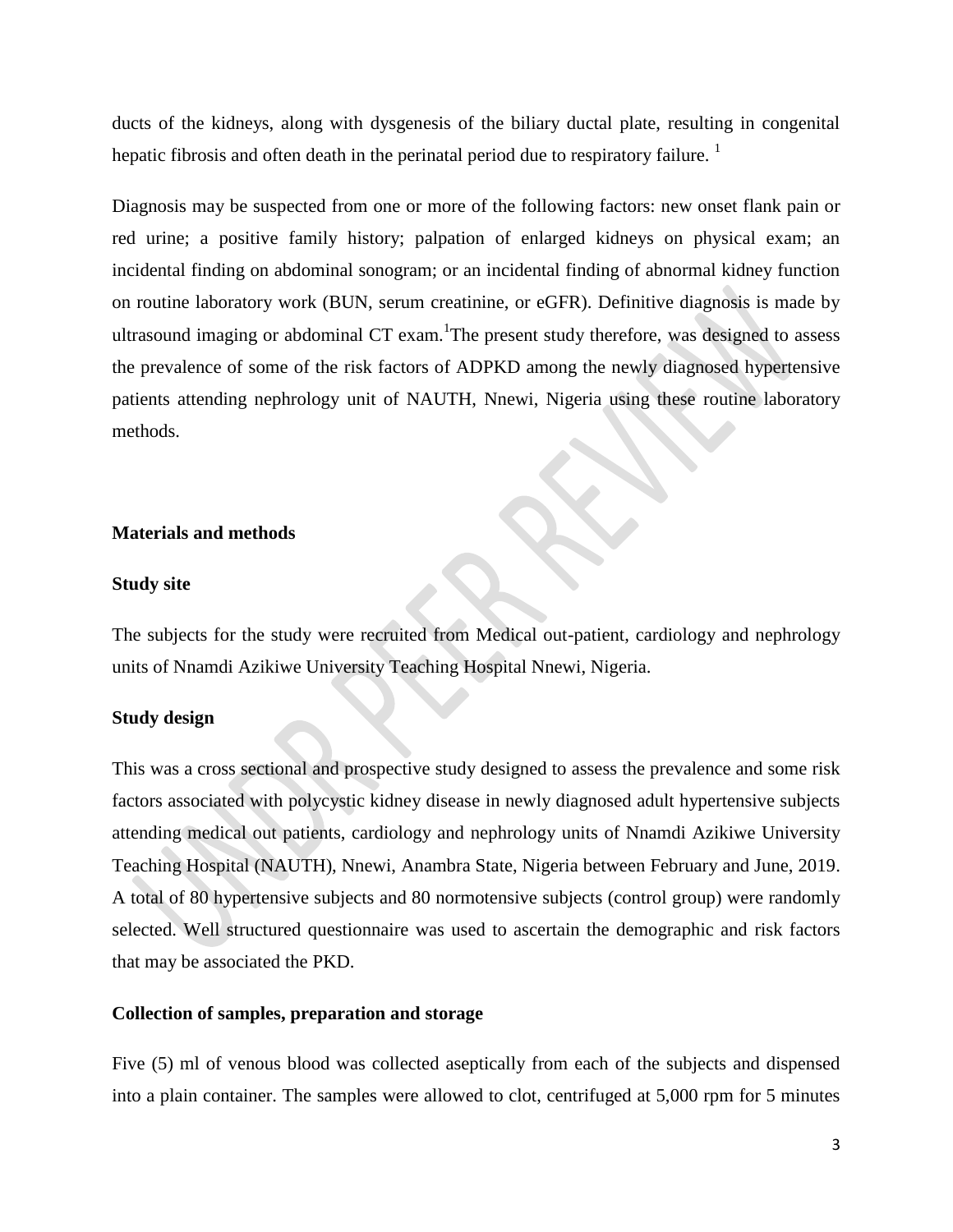and serum separated then stored at 4-6°C. A 24 hours urine sample was also collected from the entire participants.

#### **Inclusion criteria**

Newly diagnosed hypertensive subjects, within the age range of 25-75 years who attended medical outpatient clinic, cardiology and nephrology units, NAUTH at the study period and willing to participate were included in the study.

### **Exclusion criteria**

Hypertensive subjects who were already on antihypertensive medications and either HIV or tuberculosis patients were excluded, children or patients less than the age of 25 years, patients above 75 years of age and patients who are unwilling to participate.

#### **Method of sample analysis**

## **Determination of serum Creatinine**

Serum creatinine was estimated using Colorimetric method.<sup>5</sup>

Principle for estimation of serum creatinine

Creatinine in alkaline solution reacts with picric acid to form a coloured complex. The amount of complex formed is directly proportional to the creatinine concentration.

# **Determination of Glomerular filtration rate (eGFR)**

The estimated glomerular filtration rate was calculated using the Modification of Diet in Renal Disease (MDRD) formula as described by.<sup>6</sup>

### **Determination of serum Urea**

Serum urea was estimated using Urease-Berthelot method.<sup>7</sup>

Principle for estimation of serum urea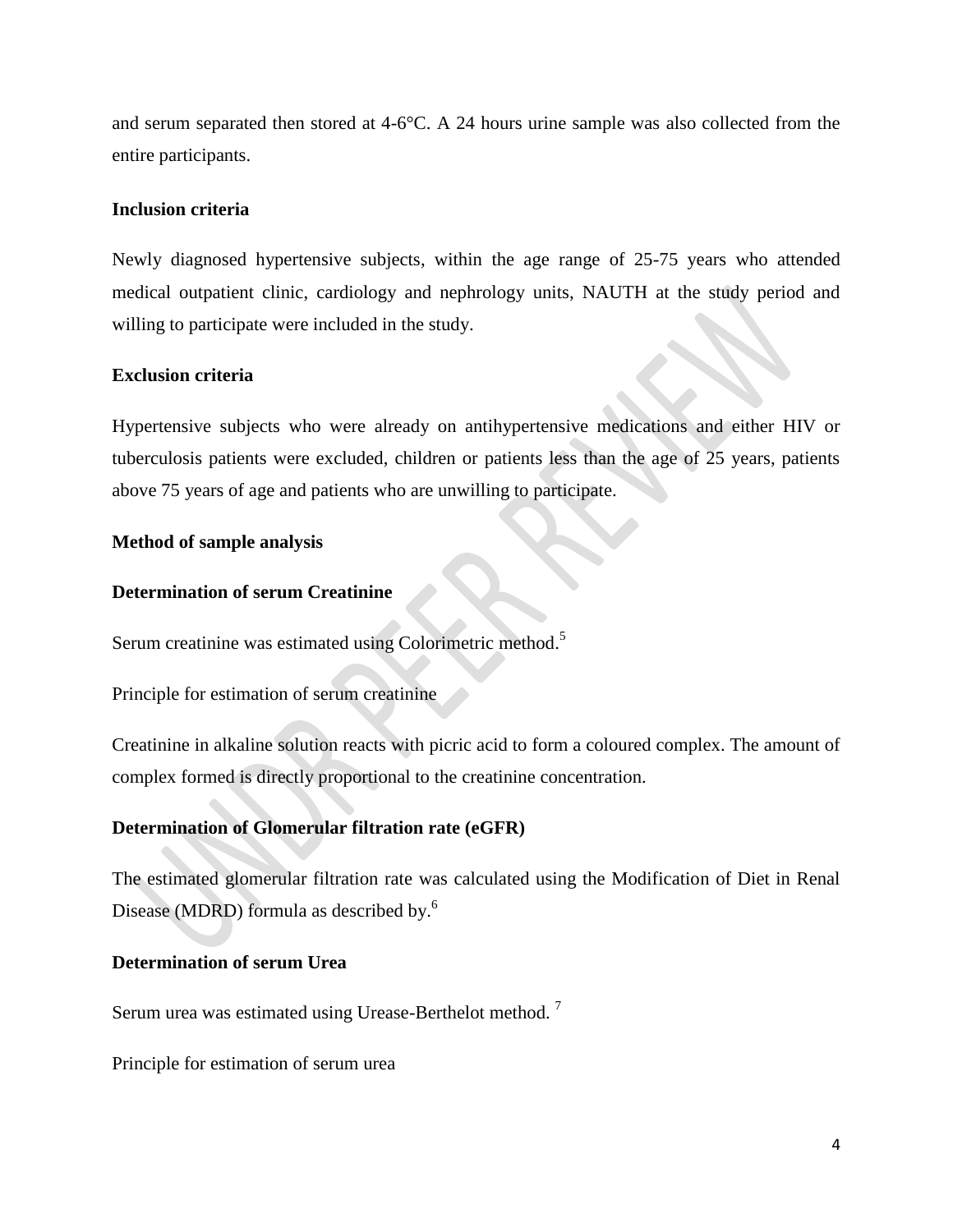Urea in serum is hydrolyzed to ammonia in the presence of urease. The ammonia is then measured photometrically by Bertholet's reaction.

#### The Waist-hip ratio

Waist-to-hip ratio (WHR) is the dimensionless ratio of the circumference of the waist to that of the hips. This is calculated as waist measurement divided by hip measurement ( $W \div H$ ).<sup>8</sup>

The waist circumference should be measured at the midpoint between the lower margin of the last palpable rib and the top of the iliac crest, using a stretch-resistant tape that provides a constant 100 g tension. Hip circumference was measured around the widest portion of the buttocks, with the tape parallel to the floor.

#### **Determination of urine protein and albumin**

Urine protein was estimated using Turbidimetric method.<sup>9</sup>

Principle for estimation of urine protein and albumin

Proteins are precipitated by dilute trichloroacetic acid in sodium sulphate solution. The turbidity of the resultant uniform suspension is measured in a colorimeter against a known standard while albumin was done using dipstick.

#### **Measurement of blood pressure**

The blood pressure was measured using auscultatory method Munter et al. <sup>10</sup> which consists the use of auscultatoric measurement devices such as sphygmomanometer and stethoscope. Hypertension was defined by a systolic blood pressure of >140 mmHg, diastolic blood pressure of  $>90$  mmHg.

### **Statistical analyses**

All the statistical analyses were performed using SPSS version 19.0 (SPSS Inc., Chicago, IL). Continuous variables were expressed as mean ± standard deviation. Student *t* -test was used to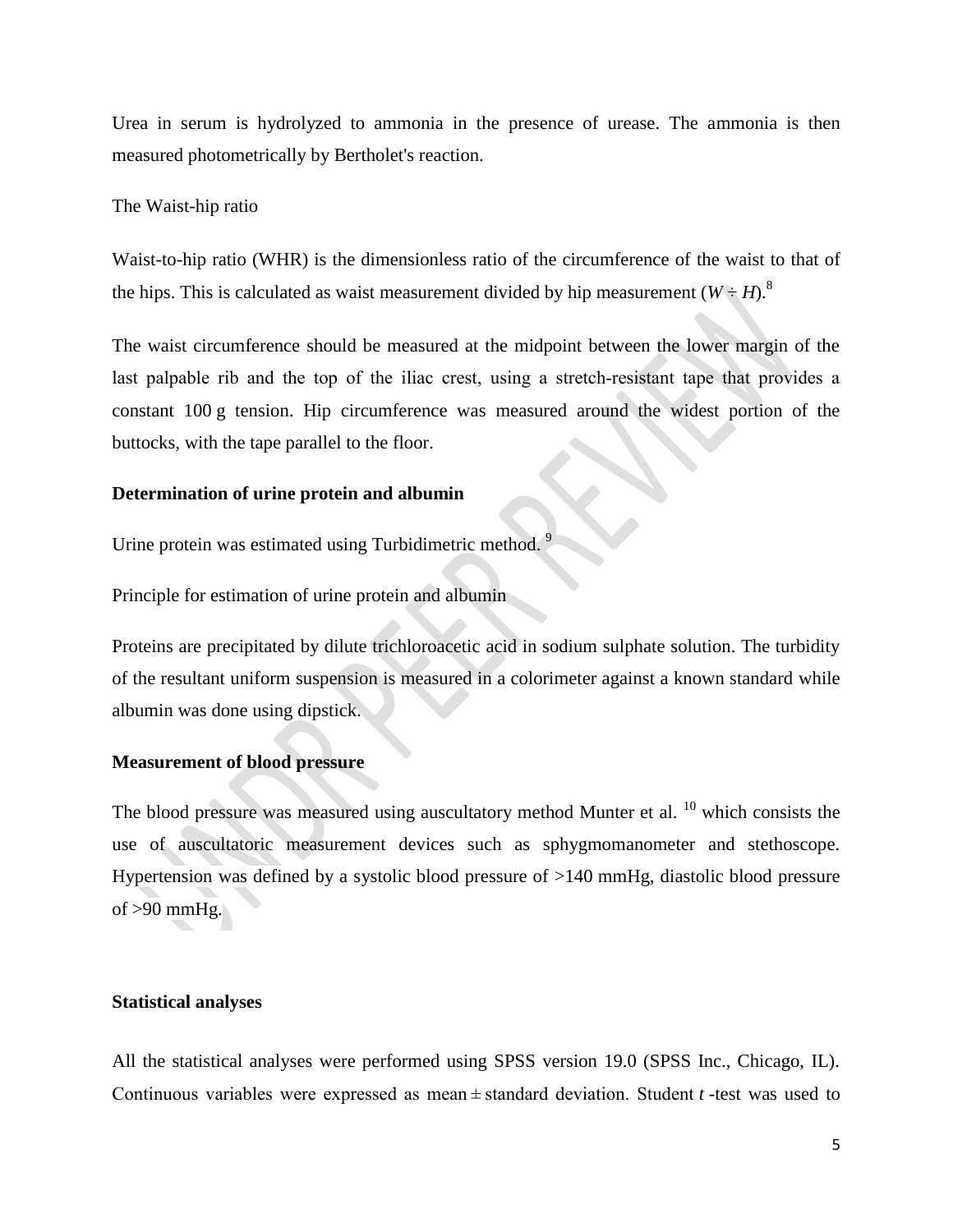compare the continuous variables between the groups. Correlation of the parameters with PKD was determined using the Pearson's correlation coefficient.  $P \le 0.05$  was considered statistically significant.

### **Results**

Table 1 shows that none of the hypertensive subjects have been diagnosed of PKD and, a frequency of 10(12.5 %) hypertensive subjects have undergone dialysis, 6(7.5 %) had kidney transplant. Also 80 (100 %) of the participants are known to be hypertensive, 11 (13.8 %) had hematuria, 16 (20 %) had proteinuria, 22 (27.5 %) had recurrent kidney infection, 12 (15 %) had kidney stone, 35 (43.8 %) experienced abdominal or side pain, 16 (20 %) have had abdominal hernias and 37 (46.3 %) had elevated urea or creatinine. Results also showed that 26 (32.5 %) of the hypertensive subjects experienced one sign or symptom of PKD, 30 (37.5 %) experienced double symptoms and 24 (30 %) experienced multiple symptoms (3 or more symptoms) of PKD.

Table 2 showed no significant difference in the mean height and hip measurement of the hypertensive subjects and control groups ( $p > .05$ ). The mean age, body mass index (BMI), weight, waist-hip ratio (WHR) and waist measurement were significantly increased in the hypertensive subjects ( $p = .05$ ).

In table 3 there were no significant difference in the mean potassium  $(K^+)$ , total protein (TP) between the hypertensive subjects and control group  $(p = .05)$ . The mean systolic blood pressure (SBP), diastolic blood pressure (DBP), levels of creatinine (Cr), estimated glomerular filtration rate (eGFR) and urea were significantly increased in the hypertensive subjects when compared to with control group ( $p = .05$ ), while the mean sodium (Na<sup>+</sup>) and chloride (Cl<sup>-</sup>) were significantly lower in the hypertensive subjects ( $p = .05$ ).

In table 4 there were no significant difference in mean age, weight, height, BMI, waist and hip between female hypertensive and male hypertensive subjects ( $p > .05$ ). The mean WHR was significantly increased in female hypertensive subjects ( $p = .05$ ).

In table 5 there were no significant difference in mean  $Na<sup>+</sup>$ ,  $K<sup>+</sup>$ , Cl, urea, creatinine, total protein, SBP and DBP between female hypertensive and male hypertensive  $(p > .05)$ . However,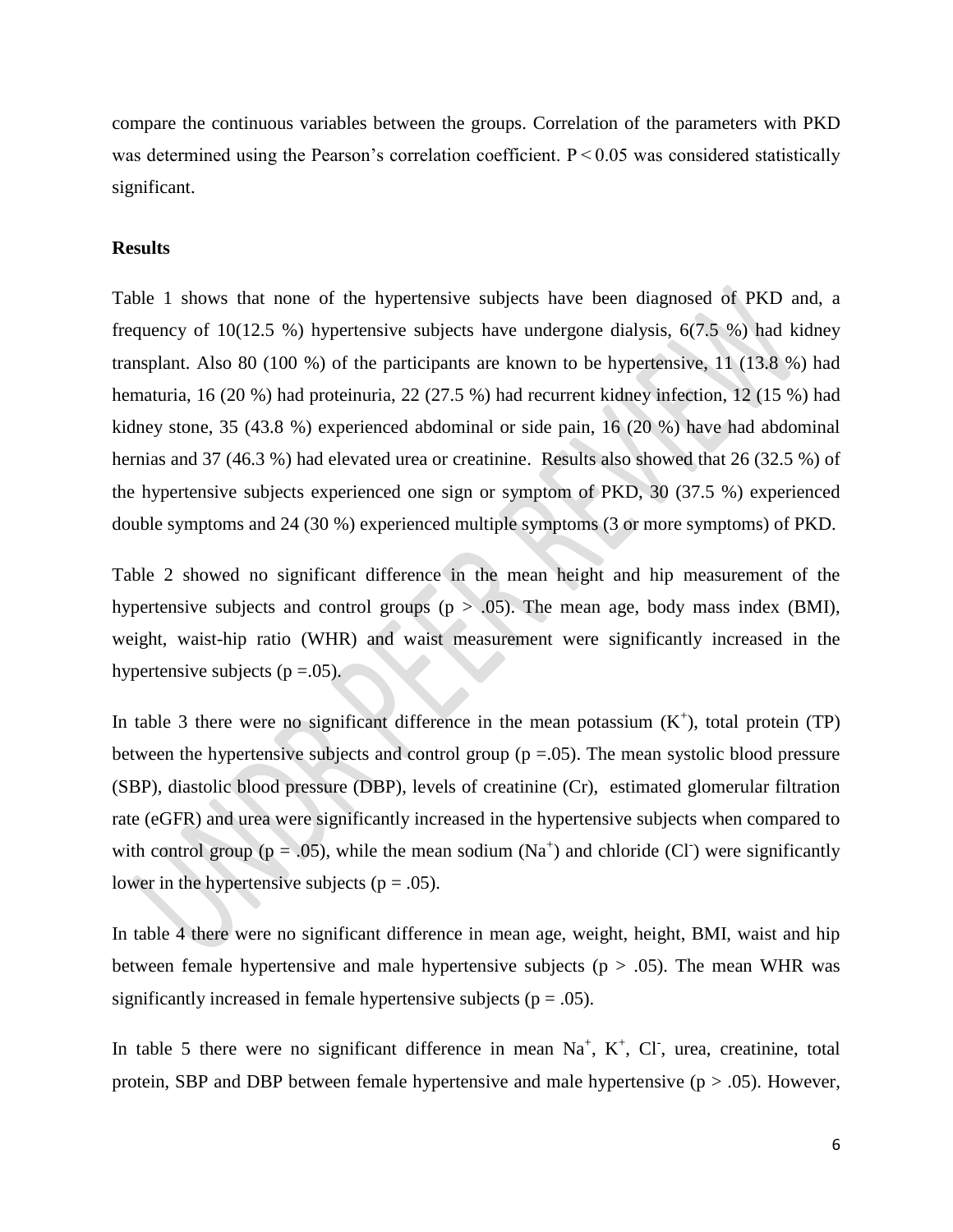the mean eGFR was significantly lower in female hypertensive compared with the male counterpart ( $p = .05$ ).

In table 6, there were no significant difference in the mean values of weight, height, BMI and hip between female hypertensive and female control groups ( $p > .05$ ). The mean age, waist and WHR was significantly increased in female hypertensive compared with the male counterpart (p  $= .05$ ).

Table 7 shows no significant difference for the mean  $K^+$ , urea and total protein between female hypertensive and female control subjects ( $p > .05$ ). The mean Na<sup>+</sup>, Cl and eGFR were significantly lower in female hypertensive  $(p = .05)$  while, the mean Creatinine, SBP and DBP were significantly increased in the hypertensive females ( $p = .05$ ).

In table 8, there were no significant differences for mean  $K^+$ , urea, total protein and eGFR between male hypertensive and male control ( $p > .05$ ). The mean Na<sup>+</sup>, and Cl<sup>-</sup> were significantly lower in male hypertensive than in control ( $p = .05$ ). The mean Creatinine, SBP and DBP were significantly increased in hypertensive male compared with male control ( $p = .05$ ).

| <b>Variables</b>     |                | frequency $(n=80)$ | percentage       |
|----------------------|----------------|--------------------|------------------|
| (%)                  |                |                    |                  |
| <b>Sex</b>           | Male           | 36                 | 45               |
|                      | Female         | 44                 | 55               |
| Definitive diagnosis | Yes            | $\overline{0}$     | $\boldsymbol{0}$ |
|                      | No             | 80                 | 100              |
| <b>Dialysis</b>      | Yes            | 10                 | 12.5             |
|                      | N <sub>o</sub> | 70                 | 87.5             |
| Kidney transplant    | Yes            | 6                  | 7.5              |
|                      | No             | 74                 | 92.5             |
| Check all that apply | Hypertension   | 80                 | 100              |
|                      | Hematuria      | 11                 | 13.8             |

**Table 1: Frequency and percentage of variables from hypertensive subjects**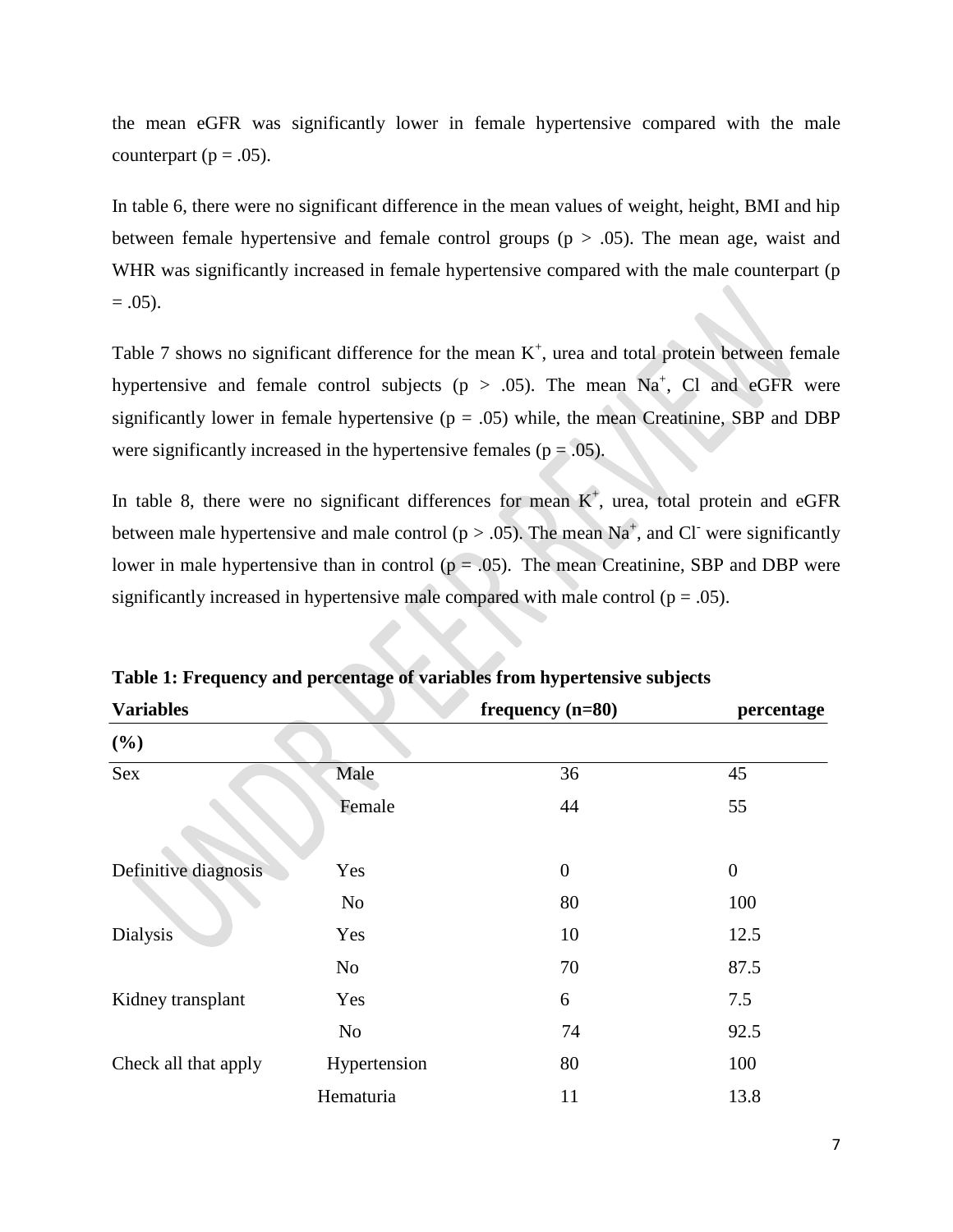| Proteinuria                    | 16 | 20   |
|--------------------------------|----|------|
| History of kidney stone        | 12 | 15   |
| Recurrent kidney infection     | 22 | 27.5 |
| Abdominal/side pain            | 35 | 43.8 |
| History of abdominal hernias 8 |    | 10   |
| Elevated BUN or creatinine     | 37 | 46.3 |
| Single symptoms                | 26 | 32.5 |
| Double symptoms                | 30 | 37.5 |
| Multiple symptoms              | 24 | 30   |
|                                |    |      |

**Table 2 Anthropometric parameters between hypertensive group and control group (Mean ± SD)** 

| <b>Variables</b> | <b>Hypertensive group</b> | <b>Control group</b> | t-value | p-value  |  |
|------------------|---------------------------|----------------------|---------|----------|--|
|                  | $(n=80)$                  | $(n=80)$             |         |          |  |
| Age $(yr)$       | 59.50±10.94               | $51.37 \pm 7.01$     | 10.02   | $0.000*$ |  |
| Weight (kg)      | $76.08 \pm 19.05$         | $67.57 \pm 16.25$    | 1.135   | $0.045*$ |  |
| Height $(M)$     | $1.61 \pm 1.31$           | $1.61 \pm 0.13$      | 0.011   | 0.795    |  |
| BMI $(kg/m^2)$   | $29.61 \pm 7.33$          | $25.81 \pm 5.56$     | 2.382   | $0.017*$ |  |
| Waist (cm)       | $107 \pm 17.59$           | $94.38 \pm 14.14$    | 0.385   | $0.003*$ |  |
| $Hip$ (cm)       | $97.38 \pm 12.80$         | 94.20±14.14          | 0.276   | 0.304    |  |
| <b>WHR</b>       | $1.11 \pm 0.16$           | $1.00 \pm 0.11$      | 2.151   | $0.002*$ |  |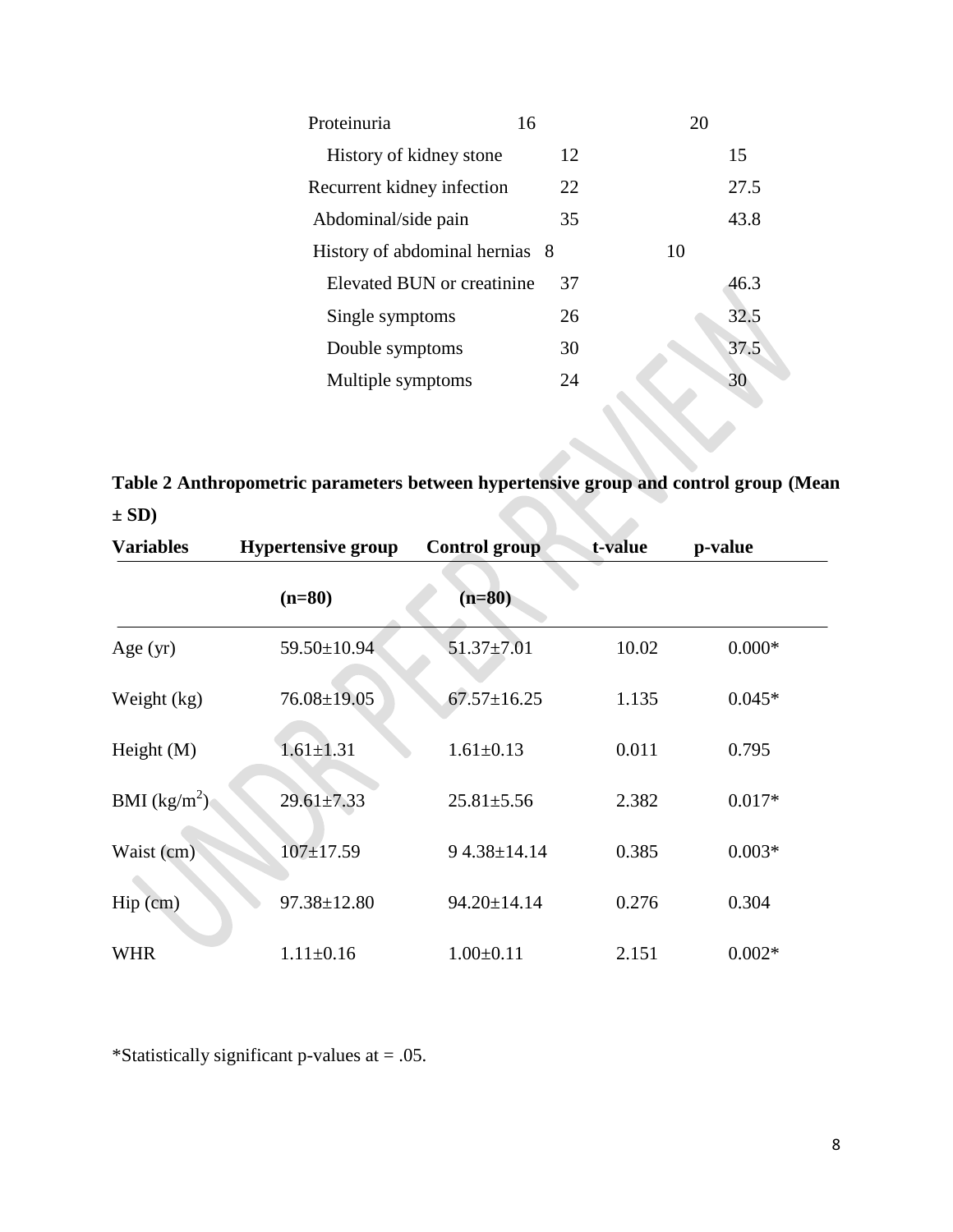| <b>Variables</b>   | <b>Hypertensive group</b><br>$(n=80)$ | <b>Control group</b><br>$(n=80)$ | t-value | p-value  |
|--------------------|---------------------------------------|----------------------------------|---------|----------|
| $Na^+(mmol/l)$     | $140.70 \pm 2.87$                     | $133.52 \pm 9.67$                | 15.403  | $0.000*$ |
| $K^+$ (mmol/l)     | $4.48 \pm 0.88$                       | $4.43 \pm 0.47$                  | 13.202  | 0.771    |
| $Cl-$ (mmol/l)     | $101.70 \pm 2.31$                     | $96.36 \pm 6.53$                 | 11.727  | $0.000*$ |
| Urea $(mg/dl)$     | $54.72 \pm 40.18$                     | 38.60±10.69                      | 13.772  | $0.035*$ |
| $Cr$ (mg/dl)       | $3.04 \pm 0.27$                       | $2.49 \pm 0.25$                  | 34.854  | $0.000*$ |
| TP(g/l)            | $7.19 \pm 1.72$                       | $6.70 \pm 0.99$                  | 2.039   | 0.163    |
| eGFR               | 59.04±33.70                           | $82.53 \pm 38.16$                | 2.880   | 0.001    |
| $(ml/min/1.73m^2)$ |                                       |                                  |         |          |
| $SBP$ (mmHg)       | $151.38 \pm 32.57$                    | $111.35 \pm 8.67$                | 41.54   | $0.000*$ |
| $DBP$ (mmHg)       | $108.60 \pm 24.78$                    | $88.00 \pm 10.05$                | 8.704   | $0.000*$ |

**Table 3: Serum electrolytes levels, Urea, Cr, TP, eGFR, SBP and DBP hypertensive subjects and control group (Mean ± SD)**

**Table 4: Anthropometric parameters between hypertensive female and hypertensive male (Mean ± SD)**

| <b>Variables</b> | female hypertensive | male hypertensive | t-value | p-value  |
|------------------|---------------------|-------------------|---------|----------|
|                  | $(n=36)$            | $(n=44)$          |         |          |
| Age $(yr)$       | $60.73 \pm 10.24$   | $56.48 \pm 11.67$ | 0.511   | $0.012*$ |
| Weight (kg)      | $76.57 \pm 18.45$   | $75.19 \pm 19.88$ | 0.260   | 0.801    |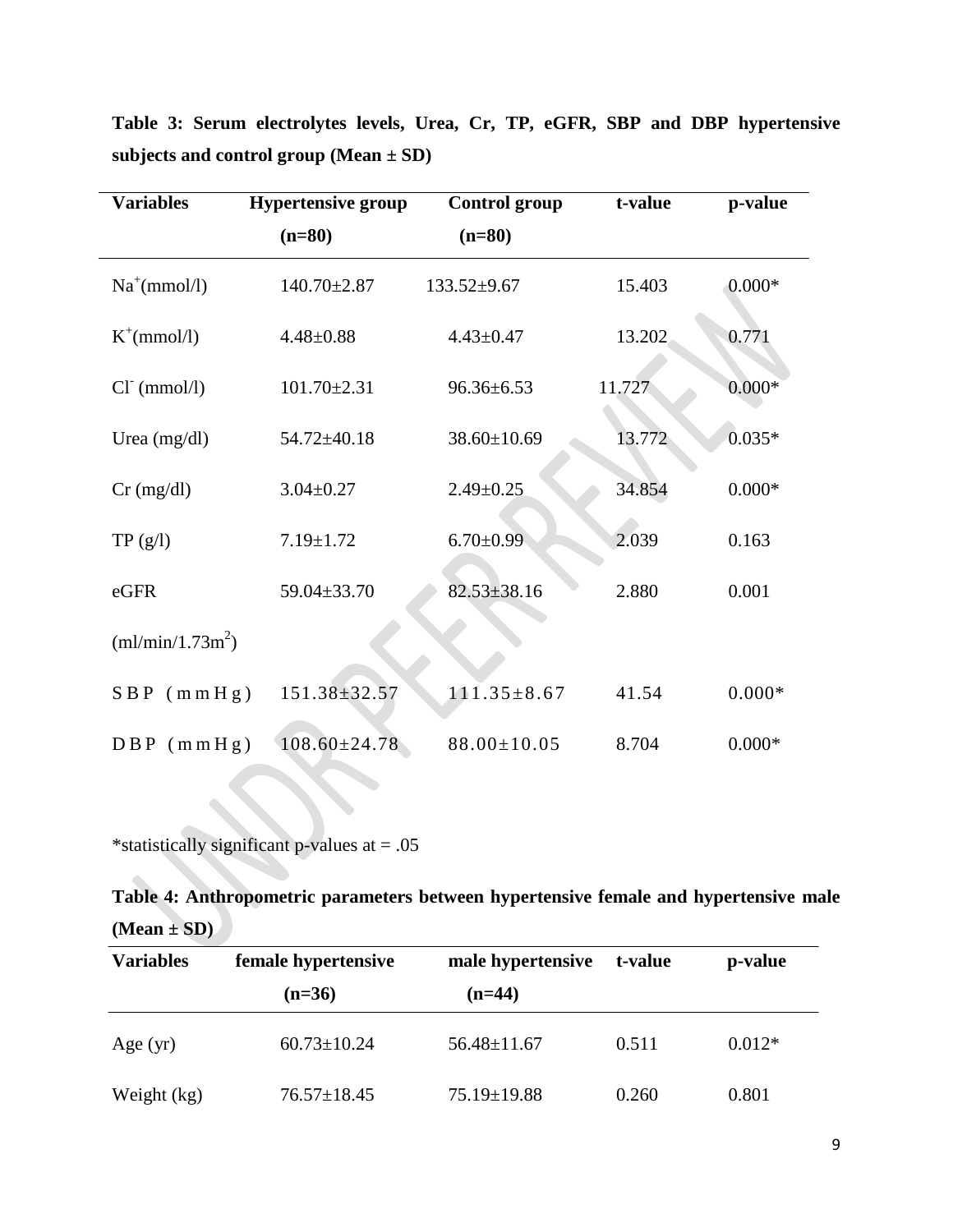| Height $(M)$                       | $1.59 \pm 0.14$    | $1.65 \pm 0.12$    | 0.920 | 0.096    |
|------------------------------------|--------------------|--------------------|-------|----------|
| BMI $(kg/m^2)$                     | $30.78 \pm 7.59$   | $27.65 \pm 6.62$   | 0.256 | 1.333    |
| Waist (cm)                         | $110.93 \pm 17.62$ | $100.44 \pm 17.50$ | 0.443 | 0.861    |
| $\text{Hip}\left(\text{cm}\right)$ | $97.17 \pm 13.25$  | $97.81 \pm 12.12$  | 0.968 | 0.801    |
| <b>WHR</b>                         | $1.15 \pm 0.17$    | $1.03 \pm 0.10$    | 0.816 | $0.019*$ |

**Table 5: Serum electrolytes levels, Urea, Cr, TP, and eGFR between female hypertensive and male hypertensive (Mean ± SD)**

| <b>Variables</b>   | female hypertensive | male hypertensive | t-value | p-value  |
|--------------------|---------------------|-------------------|---------|----------|
|                    | $(n=44)$            | $(n=36)$          |         |          |
| $Na^+(mmol/l)$     | $132.43 \pm 10.67$  | $135.10\pm7.74$   | 0.481   | 0.334    |
| $K^+$ (mmol/l)     | $4.53 \pm 0.90$     | $4.42 \pm 0.83$   | 0.066   | 0.671    |
| $Cl-$ (mmol/l)     | $95.50 \pm 7.18$    | $97.76 \pm 5.20$  | 1.223   | 0.223    |
| Urea (mg/dl)       | 55.30±41.89         | 53.05±37.71       | 0.057   | 0.845    |
| $Cr$ (mg/dl)       | $2.25 \pm 1.06$     | $2.01 \pm 0.88$   | 0.446   | 0.406    |
| TP( g/ l )         | $7.22 \pm 1.97$     | $7.14 \pm 1.26$   | 1.932   | 0.873    |
| eGFR               | 58.87±28.54         | 84.76±34.91       | 3.810   | $0.005*$ |
| $(ml/min/1.73m^2)$ |                     |                   |         |          |
| $SBP$ (mmHg)       | 148.90±35.14        | 153.80±28.68      | 2.641   | 0.598    |
| $DBP$ (mmHg)       | $110.13 \pm 26.17$  | 105.80±22.22      | 0.469   | 0.544    |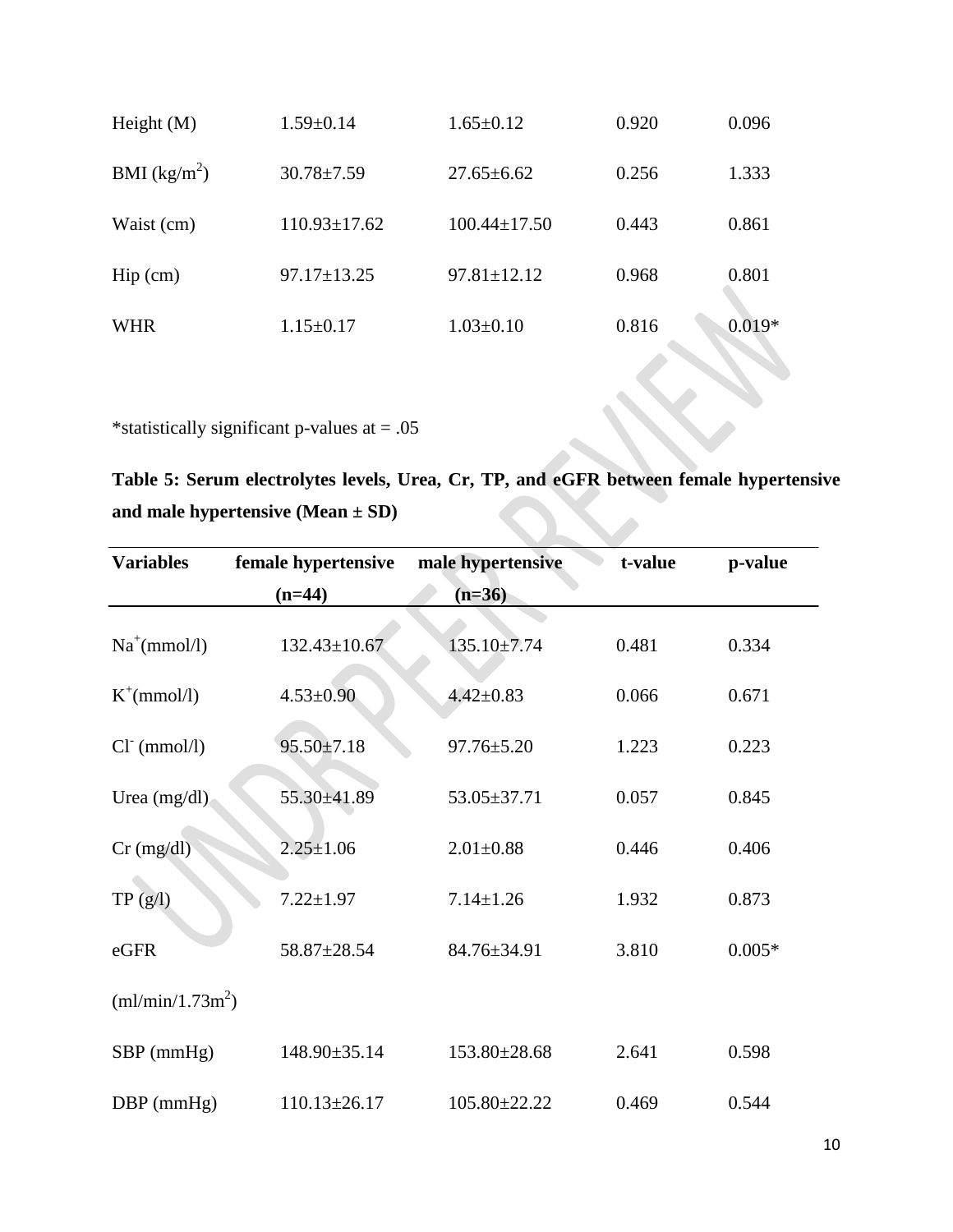|                 | Table 6: Anthropometric parameters between female hypertensive and female control |  |  |  |  |
|-----------------|-----------------------------------------------------------------------------------|--|--|--|--|
| $(Mean \pm SD)$ |                                                                                   |  |  |  |  |

| <b>Variables</b>                   | female hypertensive | female control   | t-value | <b>p</b> -value |
|------------------------------------|---------------------|------------------|---------|-----------------|
|                                    | $(n=44)$            | $(n=44)$         |         |                 |
| Age $(yr)$                         | $60.73 \pm 10.24$   | $52.00 \pm 6.52$ | 5.235   | $0.007*$        |
| Weight (kg)                        | $76.57 \pm 18.45$   | 72.08±17.92      | 0.129   | 0.464           |
| Height $(M)$                       | $1.59 \pm 0.14$     | $1.63 \pm 0.11$  | 0.295   | 0.305           |
| BMI $(kg/m^2)$                     | $30.30 \pm 7.59$    | $27.03 \pm 5.83$ | 1.003   | 0.120           |
| Waist (cm)                         | $110.93 \pm 17.62$  | 95.62±18.98      | 0.148   | $0.014*$        |
| $\text{Hip}\left(\text{cm}\right)$ | $97.17 \pm 13.25$   | 93.38±13.44      | 0.985   | 0.397           |
| <b>WHR</b>                         | $1.15 \pm 0.17$     | $1.02 \pm 0.12$  | 1.427   | $0.019*$        |

 $\mathbb{R}^n$ 

**Table 7: Serum electrolytes levels, Urea, Cr, TP and eGFR between female hypertensive and female control (Mean ± SD)**  $\mathbf{C}$ 

| <b>Variables</b>   | female hypertensive | female control     | t-value | p-value  |
|--------------------|---------------------|--------------------|---------|----------|
|                    | $(n=44)$            | $(n=44)$           |         |          |
| $Na^+(mmol/l)$     | $140.92 \pm 2.62$   | $132.43 \pm 10.67$ | 6.285   | $0.007*$ |
| $K^+$ (mmol/l)     | $4.53 \pm 0.90$     | $4.54 \pm 0.37$    | 7.901   | 0.438    |
| $Cl^-$<br>(mmol/l) | $101.46 \pm 2.03$   | $95.50 \pm 7.18$   | 6.314   | $0.006*$ |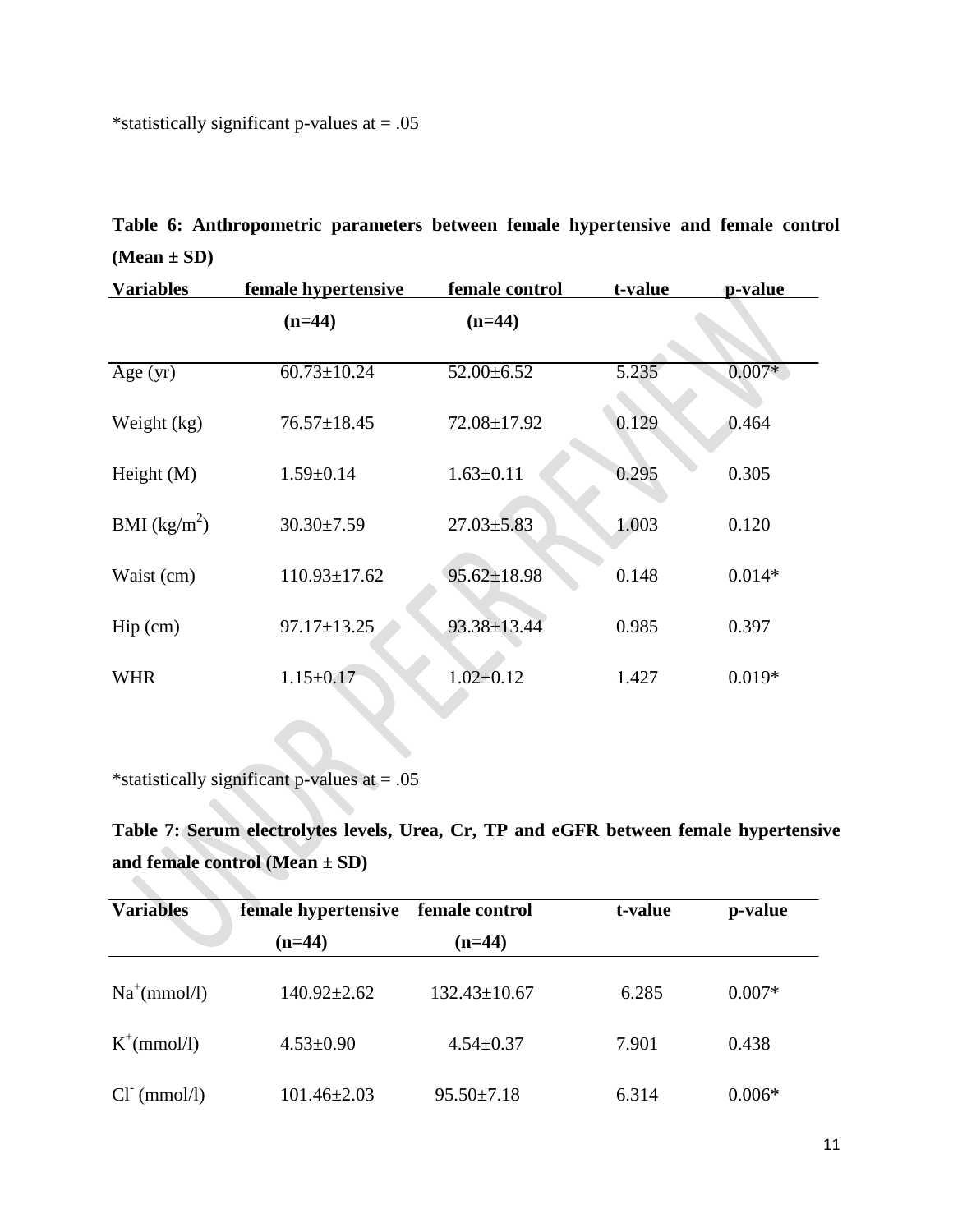| Urea $(mg/dl)$     | 55.30±41.89        | 39.08±14.54       | 3.677 | 0.183    |
|--------------------|--------------------|-------------------|-------|----------|
| $Cr$ (mg/dl)       | $2.25 \pm 1.06$    | $1.13 \pm 0.40$   | 10.22 | $0.001*$ |
| TP(g/l)            | $7.22 \pm 1.97$    | $6.82 \pm 0.87$   | 2.900 | 0.496    |
| $e$ GFR            | 58.87±28.54        | $82.23 \pm 34.22$ | 0.464 | $0.025*$ |
| $(ml/min/1.73m^2)$ |                    |                   |       |          |
| $SBP$ (mmHg)       | 149.70±35.46       | 113.79±8.42       | 25.87 | $0.001*$ |
| $DBP$ (mmHg)       | $110.47 \pm 26.55$ | $90.14 \pm 8.71$  | 6.170 | $0.008*$ |

**Table 8: Serum electrolytes levels, Urea, Cr, TP, eGFR between male hypertensive and male control (Mean ± SD)**

| <b>Variables</b> | male hypertensive | male control      | t-value | p-value  |
|------------------|-------------------|-------------------|---------|----------|
|                  | $(n=36)$          | $(n=36)$          |         |          |
| $Na^+(mmol/l)$   | $140.94 \pm 2.70$ | $135.43 \pm 7.74$ | 10.19   | $0.007*$ |
| $K^+$ (mmol/l)   | $4.42 \pm 0.83$   | $4.34 \pm 0.54$   | 4.385   | 0.721    |
| $Cl-$ (mmol/l)   | $102.0 \pm 2.58$  | $97.76 \pm 5.20$  | 3.168   | $0.005*$ |
| Urea $(mg/dl)$   | 53.05±37.78       | $38.31 \pm 7.17$  | 10.327  | 0.133    |
| $Cr$ (mg/dl)     | $2.01 \pm 0.88$   | $1.05 \pm 0.24$   | 32.657  | $0.000*$ |
| TP(g/l)          | $7.14 \pm 1.26$   | $6.59 \pm 1.13$   | 0.249   | 0.177    |
| eGFR             | 84.76±34.91       | $82.06 \pm 24.23$ | 5.108   | 0.793    |

 $(ml/min/1.73m^2)$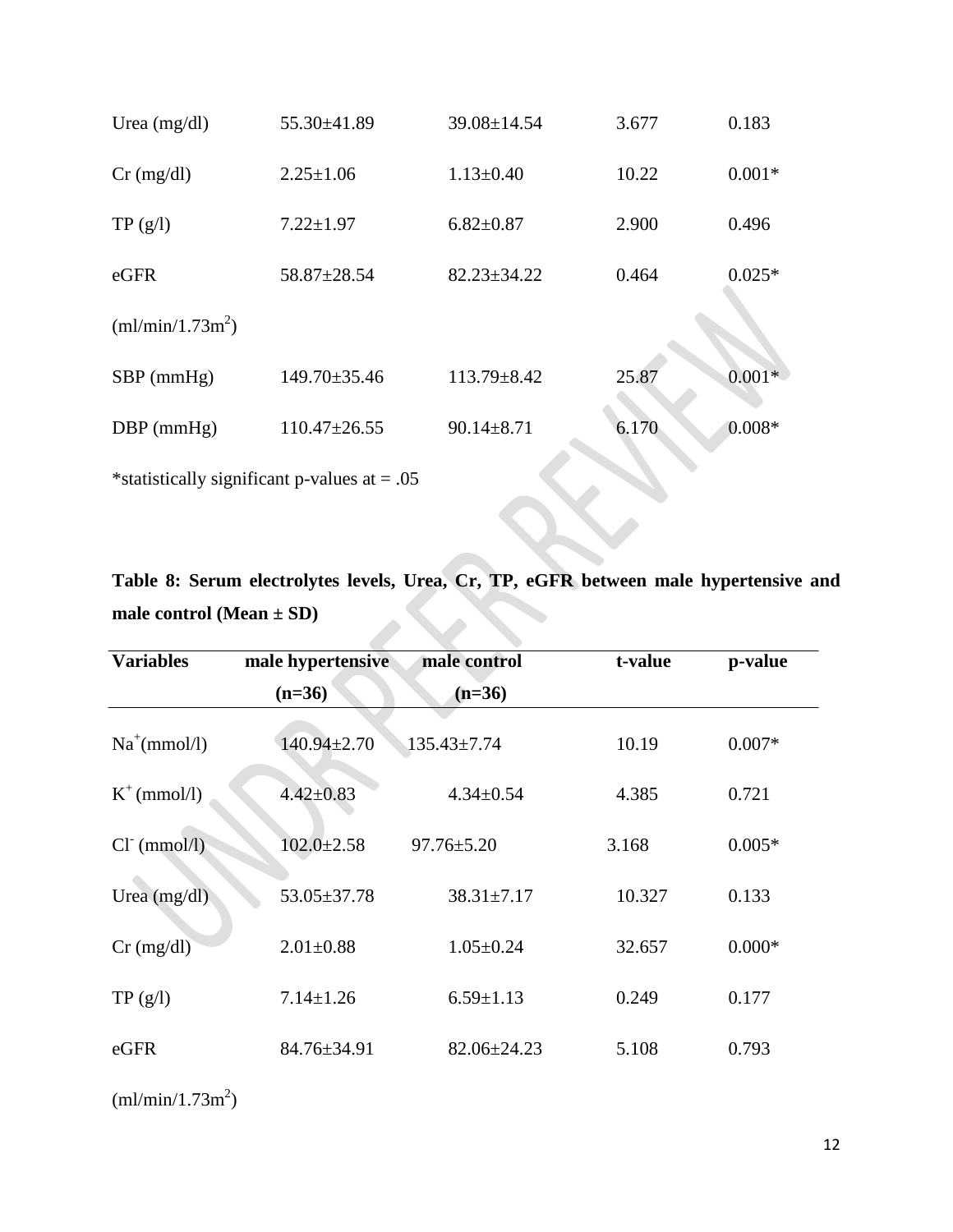| $SBP$ (mmHg) | $153.90\pm28.68$  | $109.81 \pm 8.67$ | 13.23 | $0.000*$ |
|--------------|-------------------|-------------------|-------|----------|
| $DBP$ (mmHg) | $105.8 \pm 22.23$ | $86.62 \pm 11.21$ | 3.500 | $0.003*$ |

#### **Discussion**

Due to other chronic diseases that are associated with hypertension and kidney disease, little or no attention has been paid to the existence of polycystic kidney disease in Nigeria, especially in the study environment. ADPKD is the primary cause of renal failure and hypertension has become the most common and early marker of polycystic kidney disease which can result to sudden renal function loss.  $<sup>1</sup>$  As in our in study, the significant evidence of hematuria, recurrent</sup> kidney infections, abdominal side pains/hernias and proteinuria in the hypertensive patients strongly indicates symptoms of autosomal dominant polycystic kidney disease.<sup>3</sup> The relationship between hypertension and ADPKD has earlier been reported.<sup>1</sup> PKD is an inheritable disease with more or less no definitive treatment, the treatment aims at reducing the signs and symptoms of the disease.<sup>12</sup> Early or frequent episodes of gross hematuria have contributed severely to renal dysfunction and chronic iron toxicity. It has also been shown that increased levels of proteinuria and urinary albumin excretion correlated with higher risk of severe renal disease and progression to ADPKD.<sup>12</sup> Hematuria in ADPKD has been linked with hemorrhage in the cysts or cyst rapture into collecting ducts while, proteinuria occurs due to impaired reabsorption of proteins by cystlined tubular epithelia which may not occur at the initial stage of the disease.<sup>13</sup> The multiple urinary tract infections (UTIs) observed in this study could result to more rapid decline in renal function. The observation was in line with the previous study by.  $1, 7, 14$  However, it is uncertain whether UTIs play a significant role in the loss of renal function in ADPKD. Furthermore, the kidney stone as observed has been very common in those with ADPKD than in the general population. <sup>14</sup> Other symptoms as observed in this study such as abdominal side pain and hernias or a combination have been documented as early and most common symptoms seen in those with  $PKD<sup>1, 12, 13, 14</sup>$  The authors attributed the pains to cyst formation and organ enlargement including the kidneys and liver.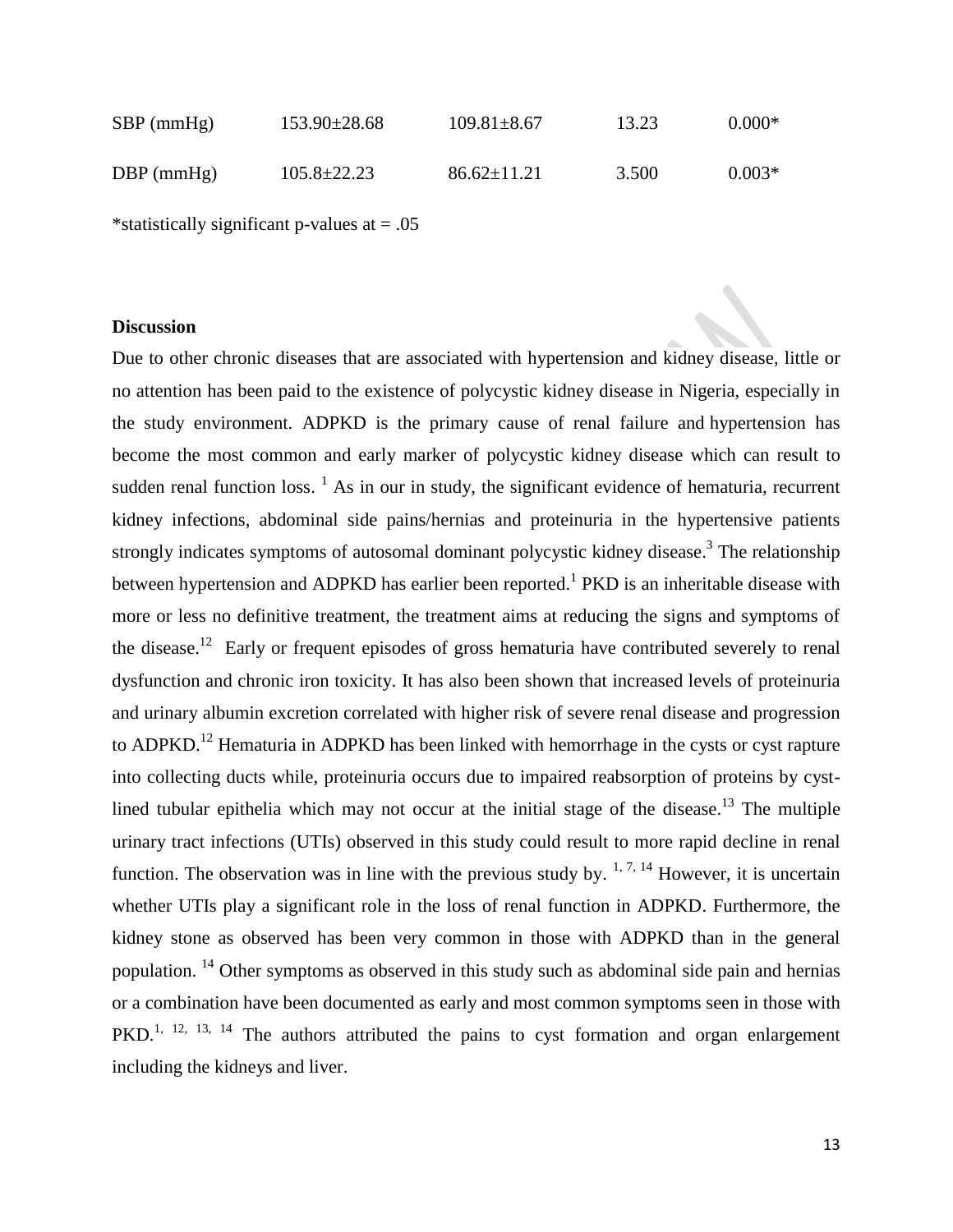The result showed that 37(46.3%) of the hypertensive subjects had elevated urea or creatinine. At the onset of PKD, serum creatinine is usually within the normal range but gradually rises as the cystic damage to the kidney becomes more severe.<sup>15</sup> Results also showed that 26 (32.5%) of the hypertensive subjects had just one of the sign or symptom of PKD, 30(37.5%) of them had two, while 24 (30%) had multiple signs and symptoms of PKD. However, it is not surprising that most of our study participants presented most of the symptoms of ADPKD because they are newly diagnosed hypertensive who had not been on medications for hypertension. Many people with hypertension do not seek medical service on time rather; they indulge in drinking herbal medicine and other practices thereby delaying the treatment until there conditions became worse. The activation of renin-angiotensin aldosterone system (RAAS) and sympathetic nervous system are the predominant causes of hypertension in ADPKD. Left ventricular hypertrophy (LVH) also causes high BP and increases cardiovascular risk in the affected individuals.  $1, 12, 16$ Early detection and treatment of hypertension could prevent the formation of cyst and cardiovascular complications with reduction in end organ damage and mortality.<sup>12</sup>

Out of 80 hypertensive subjects; 10 (12.5%) of the hypertensive subjects have undergone dialysis and 6 (7.5%) had kidney transplant. The observation is in line with the treatment and management of ADPKD. <sup>12</sup> Polycystic kidney disease is characterized by slow enlargement of the kidney, gradual Cyst development and growth with renal failure occurring by the fifth- sixth decade (50-60 years) of life. Yet despite the massive growth of the kidneys, the glomerular filtration rate (GFR) in these patients is typically conserved until ages 30–40, followed by a rapid, linear decline after this time and by the age of 70, 50% of patients with PKD will require dialysis or kidney transplantation.  $1, 3$  Type of PKD1 mutations can also influence the renal outcome in ADPKD.

The mean age of the hypertensive subjects was significantly higher compared with control and significantly lowers in men than in female counterparts. Age has been reported to be among the common risk factor of ADPKD.<sup>16</sup> A median between ages of 30 - 58 years have been documented previously for increased incidences of ESRD due to ADPKD thereby, making age a significant factor for onset of cardiovascular diseases including hypertension and CKD which may lead to PKD with subsequent progression to end-stage renal disease (ESRD). <sup>12, 16</sup> Several other studies have reported more critical illnesses in men than women, with earlier onset of hypertension, more severe hypertension, and earlier onset of ESRD and thus, ADPKD. <sup>17</sup>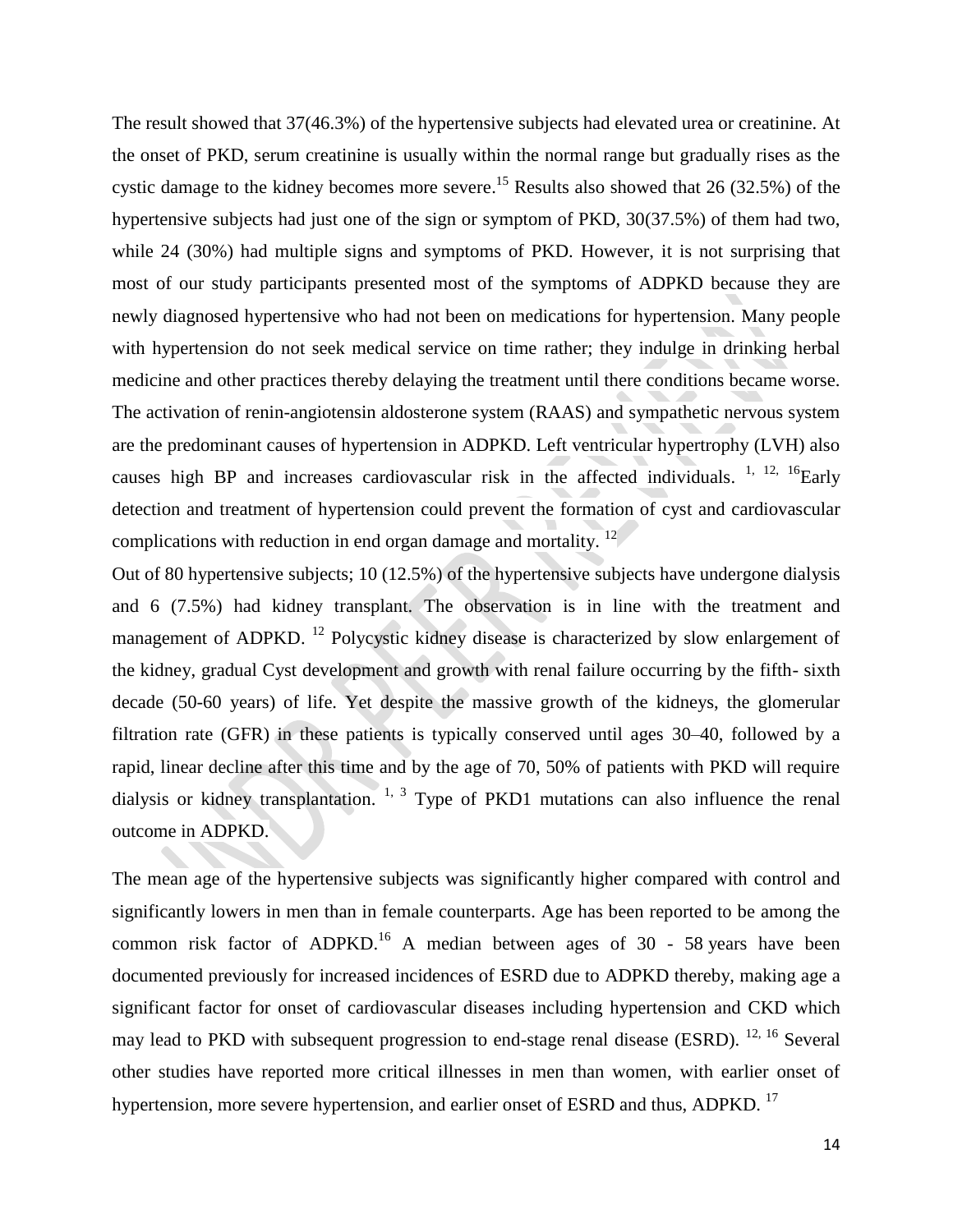BMI and WHR were also significantly increased in the hypertensive subjects compared with control group. Based on gender, the mean WHR was significantly higher in female hypertensive compared with their male counterparts and female control. As in our study, increases in BMI together with WHR are factors that predisposes individual to ADPKD. <sup>18</sup> People with high BMI are heading towards overweight and obesity and this predisposes those individuals to cardiovascular diseases including hypertension which are risk factor for kidney disease and ESRD with eventual decline in eGFR in the general population.<sup>15</sup>Additionally, some previous researchers have strongly implicated overweight and obesity with rate of progression to early stage ADPKD. <sup>18</sup> The later indicated that common pathways may be implicated in both ADPKD and obesity. However, the author also documented that adequate moderation and food restriction slows progression of ADPKD.  $^{18}$  A larger cohort study in the study environment is highly advocated to ascertain the relationship between BMI and ADPKD progression.

The mean eGFR was significantly lower in hypertensive subject than in control group. Decline in eGFR in hypertensive as well as in patients with CKD, ESRD and ADPKD have been previously reported. <sup>15</sup>As in our study, patients may not develop notable renal insufficiency until 30s or later, after which the GFR rate declines at an average of 4.4 to 5.9ml per minute per year.  $^{1, 19}$ Our participants are newly diagnosed hypertensive though with lower eGFR than control, it is still within the normal range. Under gender comparison, mean eGFR was significantly lower in female hypertensive subjects when compared with male hypertensive subjects. Decline in eGFR caused by PKD has previously been shown to be higher in men than in women.<sup>1, 19</sup> This can be as a result of renal function being more impaired in female due to adverse renal complications. GFR has been shown to maintain the normal range as a result of compensatory [hyper filtration,](https://www.sciencedirect.com/topics/medicine-and-dentistry/ultrafiltration) even when cysts develop progressively.<sup>3</sup> Additionally, ADPKD genotype enhances disease progression to ESRD in Patients with a truncated *[PKD1](https://www.sciencedirect.com/topics/medicine-and-dentistry/pkd1)* mutation, compared to patients with a *PKD2* mutation.

The mean creatinine and urea were significantly raised in the hypertensive subjects compared with control. The results were in agreement with the reports of Vaidya et al.  $^{15}$  Based on gender, the mean creatinine was significantly increased in female and male hypertensive compared with their corresponding controls. Most patients suffering from PKD die as a result of ureamia.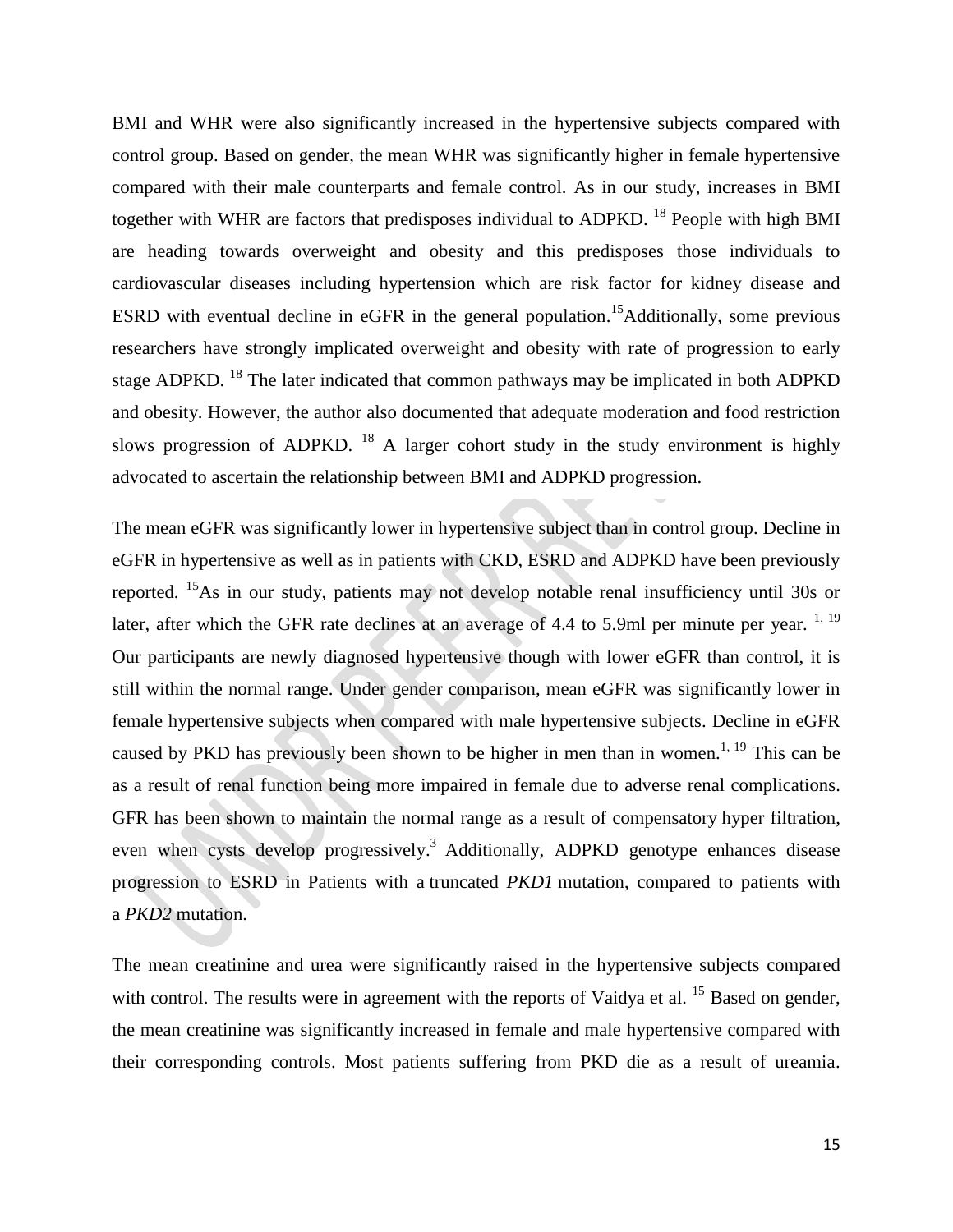Increased serum creatinine and urea suggests abnormal kidney function which indicates early signs of ADPKD and may subsequently lead to disease severity.

Sodium  $(Na^+)$  and Chloride (CI) were also found to be significantly higher in the hypertensive subjects including female and male hypertensive compared with their control counterparts. The result for sodium  $(Na^+)$  is consistent with the previous report by  $\frac{3}{3}$  which reported increases in sodium retention, reabsorption and thus increased serum sodium level. Increased urinary sodium excretion has been associated with increased total kidney volume hence, the implication in progression of ADPKD. The association between increased kidney volume and the risk factors of ADPKD has also been reported. However; dietary sodium restriction is highly beneficial in the prognostic management of ADPKD.<sup>19</sup>

The significant increase in mean Chloride can be as a result of chloride shift which usually happens when renal function and acid-base balance of the body are impaired. Cystic fibrosis transmembrane conductance regulator (CFTR)-mediated chloride transport has been strongly implicated in progressive renal cyst development and as an important inducer of cAMP transmembrane fluid secretion in ADPKD.<sup>20</sup> It has been shown that the force of active chloride excretion in PKD is enhanced by the basolateral sodium-potassium ATPase producing a chemical gradient driving the influx of potassium and chloride through basolateral sodium, potassium and chloride (Na<sup>+</sup>- K<sup>+</sup>-2Cl o-transporters and the significant accumulation of sodium and chloride in lumen results in water secretion by osmotic forces in PKD. <sup>21</sup> The inhibition of Na<sup>+</sup>, K<sup>+</sup>-ATPase, Na<sup>+</sup>- and K<sup>+</sup>-2Cl<sup>-</sup> co-transporters and potassium transporters in the basolateral membrane on the other hand, would absolutely prevents the chloride secretion and progressive cyst development.  $21$  Additionally, previous researches have demonstrated that the V2 receptor of arginine vasopressin (AVP) which stimulates cAMP production through adenylyl cyclase 6 as well as calcium activated chloride channel (CaCC) are critical factors for chloridedriven fluid secretion in PKD.  $^{19}$  Blocking of the V2 receptor with different antagonists or reduction in the plasma level of AVP by increasing water intake grossly decreases renal cAMP levels and inhibits development of cyst in PKD and ADPKD.<sup>19, 22</sup> More longitudinal study on the mechanism of ATP-driven chloride transport and intracellular calcium contents in cells are still needed.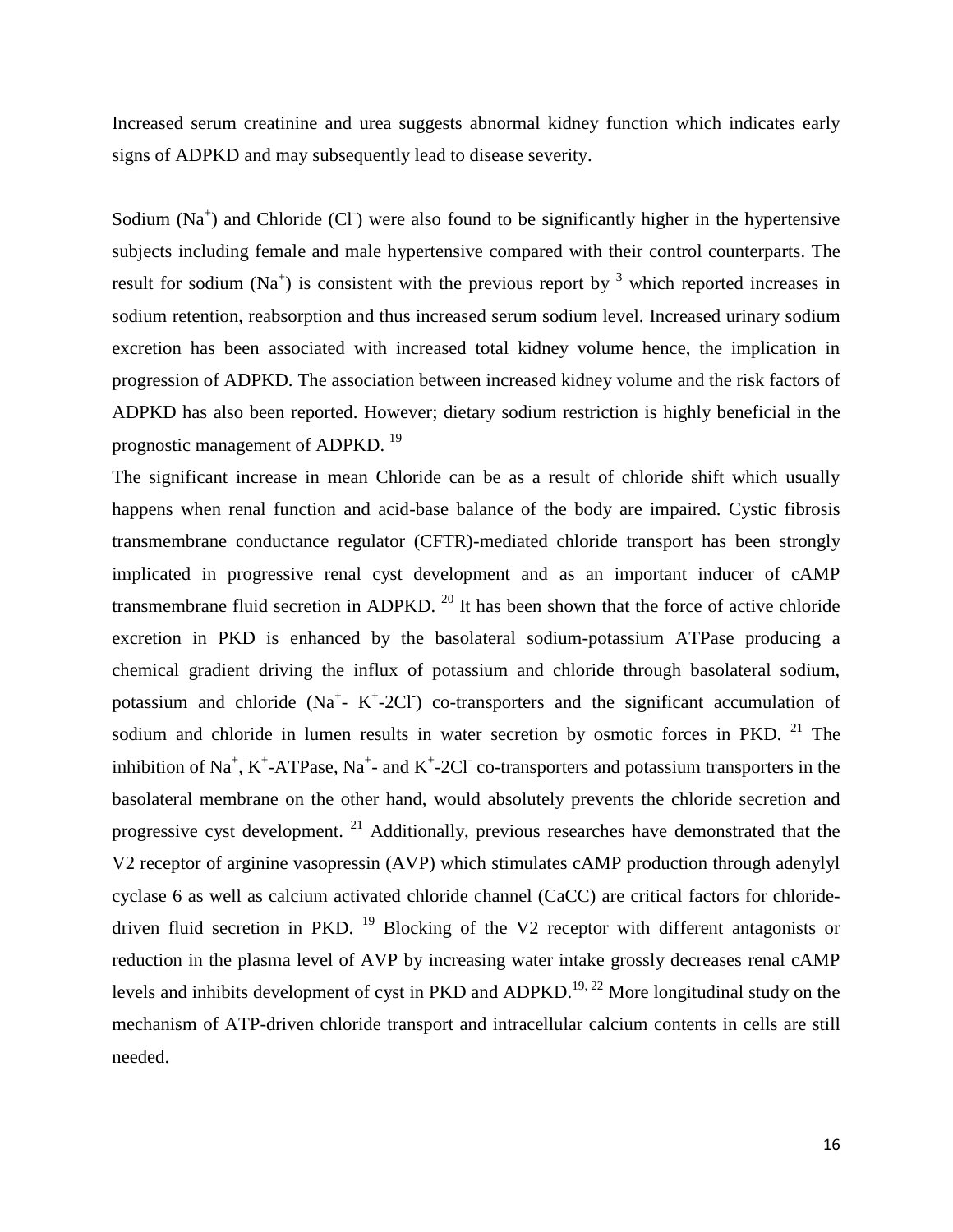The mean values of systolic blood pressure (SBP) and diastolic blood pressure (DBP) were significantly higher in hypertensive groups (including male and female) compared with control group, of course this result was expected because the test subjects were newly diagnosed hypertensive and have not been placed on medication prior to this study. Hypertension is the most common early manifestation of PKD and contributes to renal dysfunction and cardiovascular complications, which are the most common causes of death in those with PKD.<sup>23</sup>

#### **Conclusions**

The presence of multiple signs and symptoms with evidence of some significant laboratory findings in the hypertensive patients strictly indicates high risk factors of ADPKD. Also, more longitudinal study with more sensitive biomarkers and predictors of ADPKD including ultrasound imaging is recommended to establish the prevalence of ADPKD in the study environment. Routine screening of family members with hypertension and symptomatic cases of hypertension for PKD is also strongly recommended.

### **Consent for Publication**

All authors declare that 'written and informed consent was obtained from patients for publication of this study.

### **Ethics Approval and Consent to Participate**

" All authors hereby declare that all experiments have been examined and approved by the board of ethics committee of Nnamdi Azikiwe University Teaching Hospital, Nnewi, Anambra State, Nigeria with ref no: NAUTH/CS/66B/VOL.2/011 in accordance with the ethical standards laid down in 1964 Declaration of Helsinki"

## COMPETING INTERESTS DISCLAIMER:

Authors have declared that no competing interests exist. The products used for this research are commonly and predominantly use products in our area of research and country. There is absolutely no conflict of interest between the authors and producers of the products because we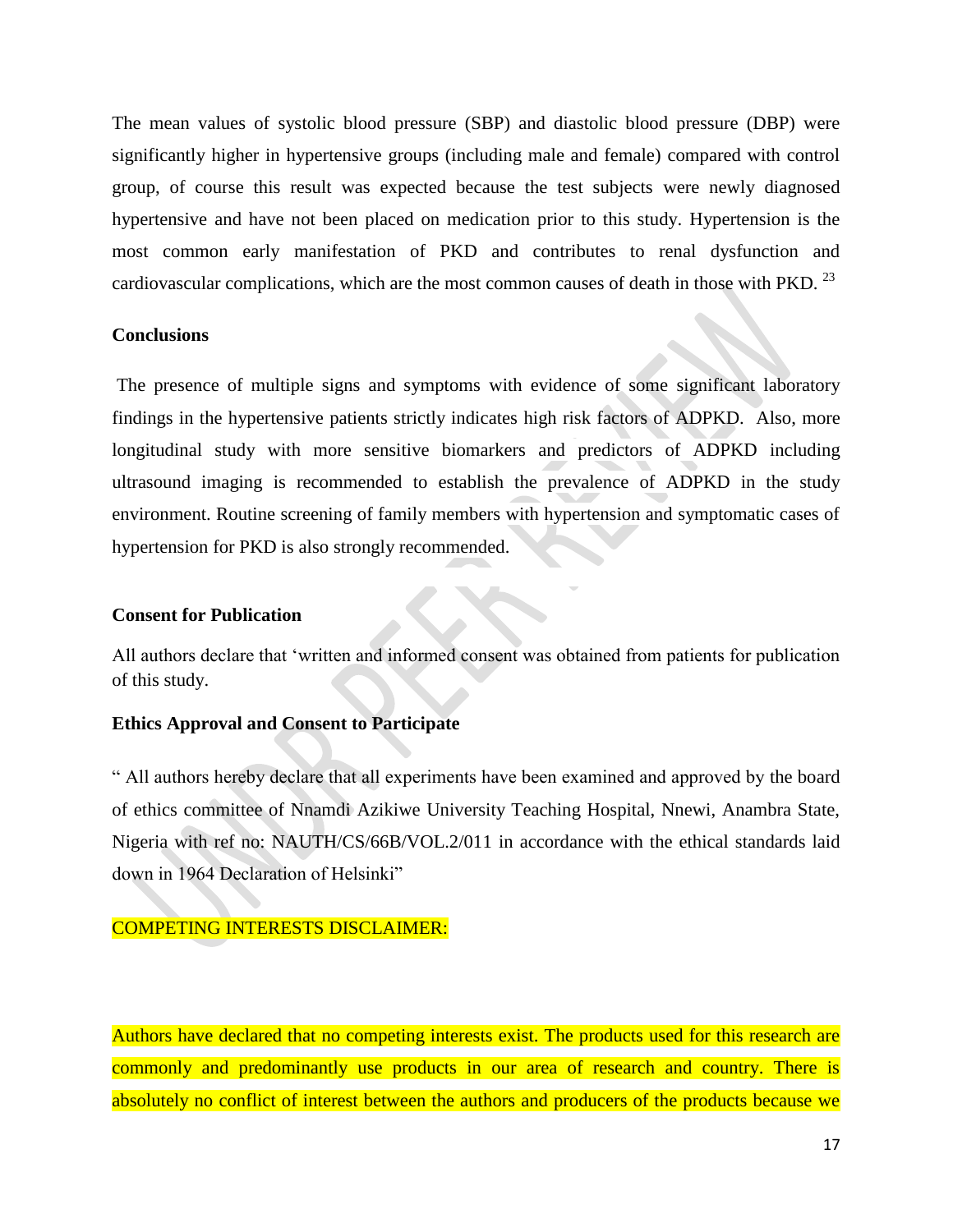do not intend to use these products as an avenue for any litigation but for the advancement of knowledge. Also, the research was not funded by the producing company rather it was funded by personal efforts of the authors.

# **References**

- 1. Murphy EL, Dai F, Blount KL, et al. Revisiting racial differences in ESRD due to ADPKD in the United States. BMC Nephrol 20, 55 (2019). <https://doi.org/10.1186/s12882-019-1241-1>
- 2. [Arogundade](https://www.ncbi.nlm.nih.gov/pubmed/?term=Arogundade%20FA%5BAuthor%5D&cauthor=true&cauthor_uid=30603000) FA, [Akinbodewa](https://www.ncbi.nlm.nih.gov/pubmed/?term=Akinbodewa%20AA%5BAuthor%5D&cauthor=true&cauthor_uid=30603000) AA, [Sanusi](https://www.ncbi.nlm.nih.gov/pubmed/?term=Sanusi%20AA%5BAuthor%5D&cauthor=true&cauthor_uid=30603000) AA, [Okunola](https://www.ncbi.nlm.nih.gov/pubmed/?term=Okunola%20O%5BAuthor%5D&cauthor=true&cauthor_uid=30603000) O, [Hassan](https://www.ncbi.nlm.nih.gov/pubmed/?term=Hassan%20MO%5BAuthor%5D&cauthor=true&cauthor_uid=30603000) MO, [Akinsola](https://www.ncbi.nlm.nih.gov/pubmed/?term=Akinsola%20A%5BAuthor%5D&cauthor=true&cauthor_uid=30603000) A. Clinical presentation and outcome of autosomal dominant polycystic kidney disease in Nigeria. [Afr Health Sci.](https://www.ncbi.nlm.nih.gov/pmc/articles/PMC6307032/) 2018 Sep; 18(3): 671–680. doi: [10.4314/ahs.v18i3.25](https://dx.doi.org/10.4314%2Fahs.v18i3.25)
- 3. Rastogi A, Ameen KM, Al-Baghdadi M, Shaffer K, Nobakht N, Kamgar M, Lerma EV. Autosomal dominant polycystic kidney disease: updated perspectives. Ther Clin Risk Manag. 2019 Aug 26; 15:1041-1052. doi: 10.2147/TCRM.S196244. PMID: 31692482; PMCID: PMC6716585
- 4. Goksu SY, Khattar D. Cystic Kidney Disease. 2020 Jan. [\[Medline\]](http://reference.medscape.com/medline/abstract/32119391)
- 5. Delanaye P, Cavalier E, Pottel H. Serum Creatinine: Not So Simple! Nephron 2017;136:302–308 DOI: 10.1159/000469669
- 6. Levey, A.S., Coresh, J., Tighiouart, H. et al. Measured and estimated glomerular filtration rate: current status and future directions. Nat Rev Nephrol. 2020. 16, 51–64 <https://doi.org/10.1038/s41581-019-0191-y>
- 7. Kumar V., Gill K.D. Estimation of Urea in Serum and Urine. In: Basic Concepts in Clinical Biochemistry: A Practical Guide. Springer, Singapore. 2018. [https://doi.org/10.1007/978-981-10-8186-6\\_16](https://doi.org/10.1007/978-981-10-8186-6_16)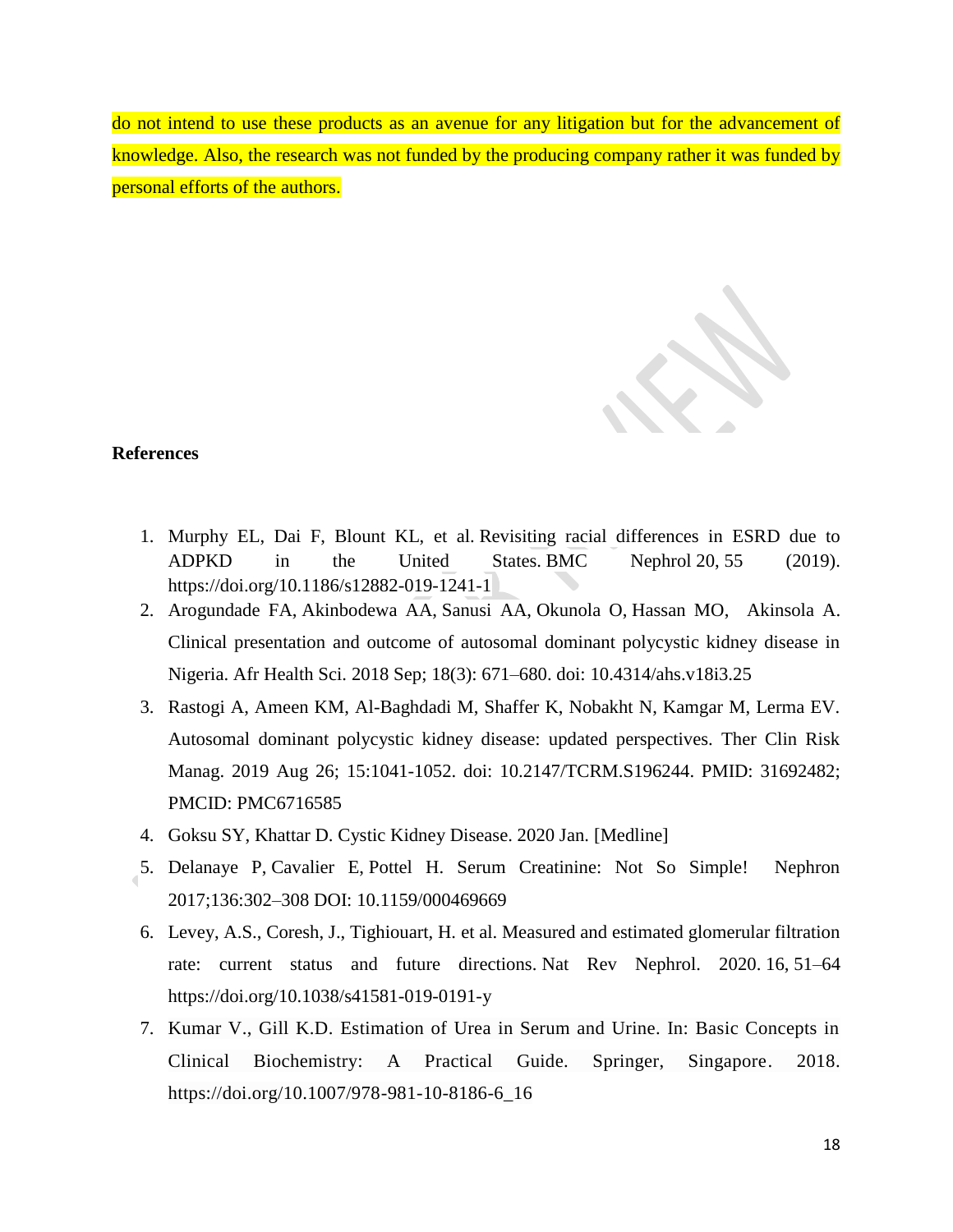- 8. Cao Q, Yu S, Xiong W, et al. [Waist-hip ratio as a predictor of myocardial infarction risk:](https://doi.org/10.1097/MD.0000000000011639)  [A systematic review and meta-analysis.](https://doi.org/10.1097/MD.0000000000011639) Medicine (Baltimore). 2018;97(30):e11639. doi:10.1097/MD.0000000000011639
- 9. American Association for Clinical Chemistry. Lab Tests Online. Accessed 2/28/2020.Proteinuria [\(http://labtestsonline.org/understanding/conditions/proteinuria/\)](http://labtestsonline.org/understanding/conditions/proteinuria/)
- 10. [Muntner](https://www.ahajournals.org/doi/full/10.1161/HYP.0000000000000087) P, [Shimbo](https://www.ahajournals.org/doi/full/10.1161/HYP.0000000000000087) D, [Carey](https://www.ahajournals.org/doi/full/10.1161/HYP.0000000000000087) RM, [Charleston](https://www.ahajournals.org/doi/full/10.1161/HYP.0000000000000087) JB, [Gaillard](https://www.ahajournals.org/doi/full/10.1161/HYP.0000000000000087) T, [Misra](https://www.ahajournals.org/doi/full/10.1161/HYP.0000000000000087) S et al. Measurement of Blood Pressure in Humans: A Scientific Statement From the American Heart Association. Hypertension. 2019;73:e35–e66 <https://doi.org/10.1161/HYP.0000000000000087>
- 11. Bergmann C, Guay-Woodford LM, Harris PC, Horie S, Peters DJM, Torres VE. Plycystic Kidney Disease. Nat Rev Dis Primers. 2018; 4(1):50. doi: 10.1038/s41572- 018-0047-y
- 12. Kuo IY and Chapman AB. Polycystins, ADPKD, and Cardiovascular Disease Kidney Int Rep. 2020. 5, 396–406;<https://doi.org/10.1016/j.ekir.2019.12.007>
- 13. Hajjar K, Chebl RB, Kanso M, Abou Dagher G. Autosomal dominant polycystic kidney disease and minimal trauma: medical review and case report. BMC Emerg Med. 2018;18:38.
- 14. Gao C, Zhang L, Zhang Y, Wallace DP, Lopez-Soler RI, Higgins PJ, Zhang W. Insights into cellular and molecular basis for urinary tract infection in autosomal-dominant polycystic kidney disease. Am J Physiol Renal Physiol. 2017 Nov 1;313(5):F1077- F1083. doi: 10.1152/ajprenal.00279.2017. Epub 2017 Aug 9. PMID: 28794066; PMCID: PMC5792155.
- 15. Vaidya SR, Aeddula NR. Chronic Renal Failure. [Updated 2021 Jul 16]. In: StatPearls [Internet]. Treasure Island (FL): StatPearls Publishing; 2021 Jan-. Available from:  $\blacksquare$ <https://www.ncbi.nlm.nih.gov/books/NBK535404/>
- 16. [Hajji](https://pubmed.ncbi.nlm.nih.gov/?term=Hajji+M&cauthor_id=30804279) M, [Barbouch](https://pubmed.ncbi.nlm.nih.gov/?term=Barbouch+S&cauthor_id=30804279) S, [Harzallah](https://pubmed.ncbi.nlm.nih.gov/?term=Harzallah+A&cauthor_id=30804279) A, [Hedri](https://pubmed.ncbi.nlm.nih.gov/?term=Hedri+H&cauthor_id=30804279) H, [Kaaroud](https://pubmed.ncbi.nlm.nih.gov/?term=Kaaroud+H&cauthor_id=30804279) H, [Abderrahim](https://pubmed.ncbi.nlm.nih.gov/?term=Abderrahim+E&cauthor_id=30804279) H, [Goucha](https://pubmed.ncbi.nlm.nih.gov/?term=Goucha+R&cauthor_id=30804279) R[,](https://pubmed.ncbi.nlm.nih.gov/?term=Hamida+FB&cauthor_id=30804279) [Hamida](https://pubmed.ncbi.nlm.nih.gov/?term=Hamida+FB&cauthor_id=30804279) FB, [Gorsane](https://pubmed.ncbi.nlm.nih.gov/?term=Gorsane+I&cauthor_id=30804279) I, [Abdallah](https://pubmed.ncbi.nlm.nih.gov/?term=Abdallah+TB&cauthor_id=30804279) TB. Clinical study on autosomal dominant polycystic kidney disease among North Tunisians. Saudi J Kidney Dis Transpl. 2019;30(1):175-184.
- 17. Colbert GB, Elrggal ME, Gaur L, Lerma E V. Update and review of adult polycystic kidney disease. Disease-a-Month. 2020;66:100887. doi[:https://doi.org/10.1016/j.disamonth.2019.100887](https://doi.org/10.1016/j.disamonth.2019.100887)
- 18. Nowak KL, You Z, Gitomer B, Brosnahan G, Torres VE, Chapman AB, Perrone RD, Steinman TI, Abebe KZ, Rahbari-Oskoui FF, Yu ASL, Harris PC, Bae KT, Hogan M,